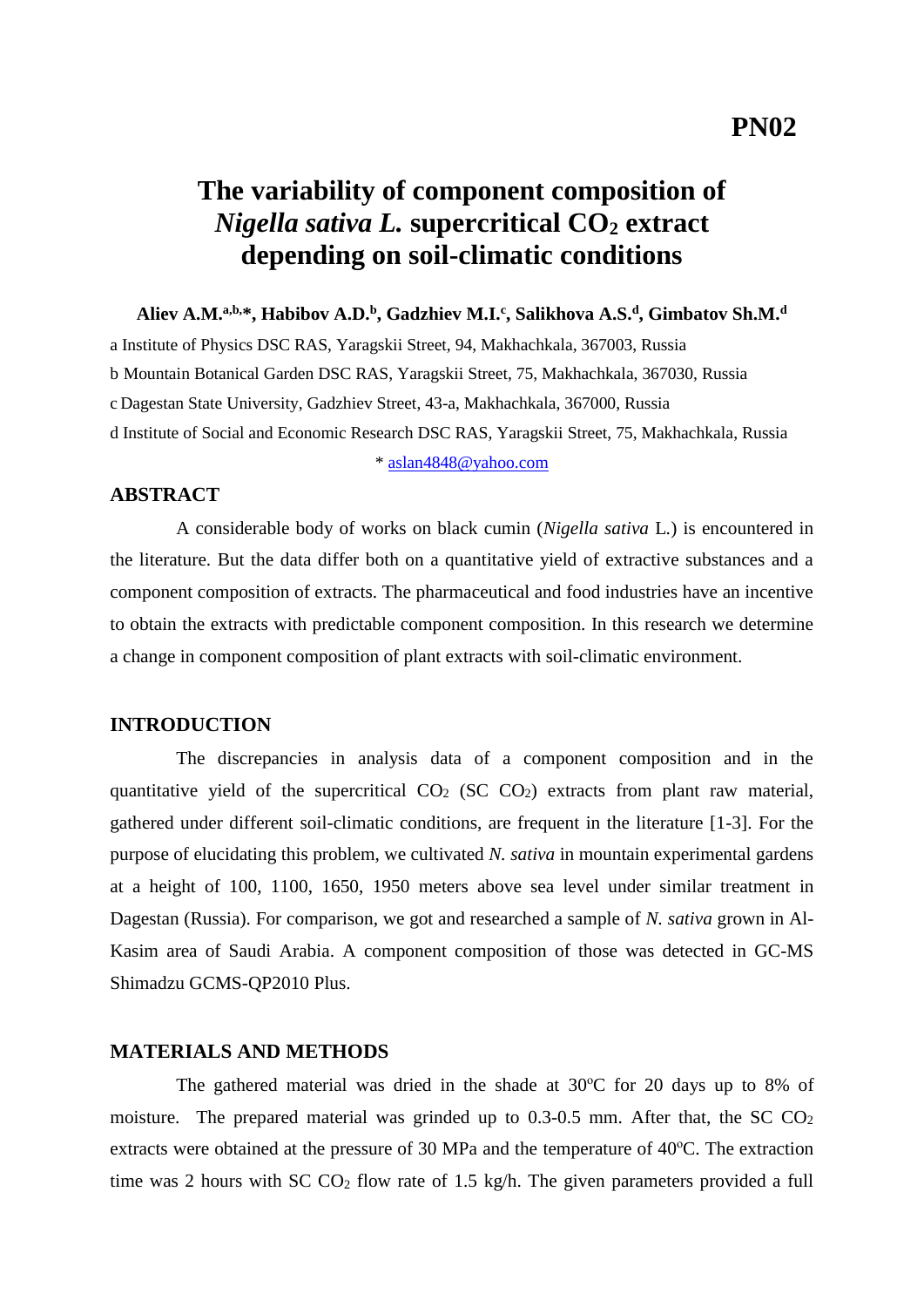extraction. The  $CO<sub>2</sub>$  technique was chosen as most optimal one allowing to extract a great number of groups of fat-soluble substances.

The compositional analysis of extracts was carried out using Shimadzu GCMS-QP2010plus chromatograph-mass spectrometer in Supelco SLB TM-5ms column (30 m×0.25 mm×0.25µm) in "split" mode. High-purity helium (99.9999%) with a flow rate of 1 mL/min was used as a carrier gas. The column temperature was raised from  $60^{\circ}$ C (the hold time was 4 min) to 150 °C at a rate of 10 °C/min after that up to 250 °C at a rate of  $5$  °C/min. The temperature of an injector, an interface, and a detector was  $250^{\circ}$ C. The ionization was performed by an electron impact with electron energy of 70 eV. The cathode emission current was 60uA, a range of recorded ions was 45–500 m/z. The identification of components was performed by means of NIST08 and FFNSC mass-spectra libraries. Before analysis, a test portion was diluted in n-hexane by a factor of 1000. 1 mL of diluted test portion was injected with split of 1:40 [4, 5].

### **RESULTS**

The data on a total yield and the relative content of thymoquinone, ground substance for *N. Sativa*, in SC  $CO<sub>2</sub>$ -extract are shown in Table 1. Thymoquinone is antitumor, antibacterial antioxidant of *N. sativa* oil [6]. The experimental measurements indicate that the higher a *N. sativa* cultivation region above sea level, the higher the content of lipophilic substances in it. The inverse dependence is observed in relative thymoquinone content.

| Cultivation region      | Height above sea | Yield, | Thymoquinone    |
|-------------------------|------------------|--------|-----------------|
|                         | level, m         | (% )   | content, $(\%)$ |
| Dagestan, Russia        | 100              | 19.220 | 46.03           |
| Al-Kasim (Saudi Arabia) | 600              | 19.796 | 46.03           |
| Dagestan, Russia        | 1100             | 21.778 | 45.53           |
| Dagestan, Russia        | 1650             | 21.835 | 43.31           |
| Dagestan, Russia        | 1950             | 17.017 | 32.83           |

**Table 1. The yield and relative content of thymoquinone in** *N. sativa* **SC CO2-extracts (P = 30 MPa, t = 40<sup>o</sup>С) depending on a cultivation region.**

The sample extracted from a plant material gathered at a height of 1950 meters above sea level is fall out of general regularity that evidently is the extreme condition for the plant.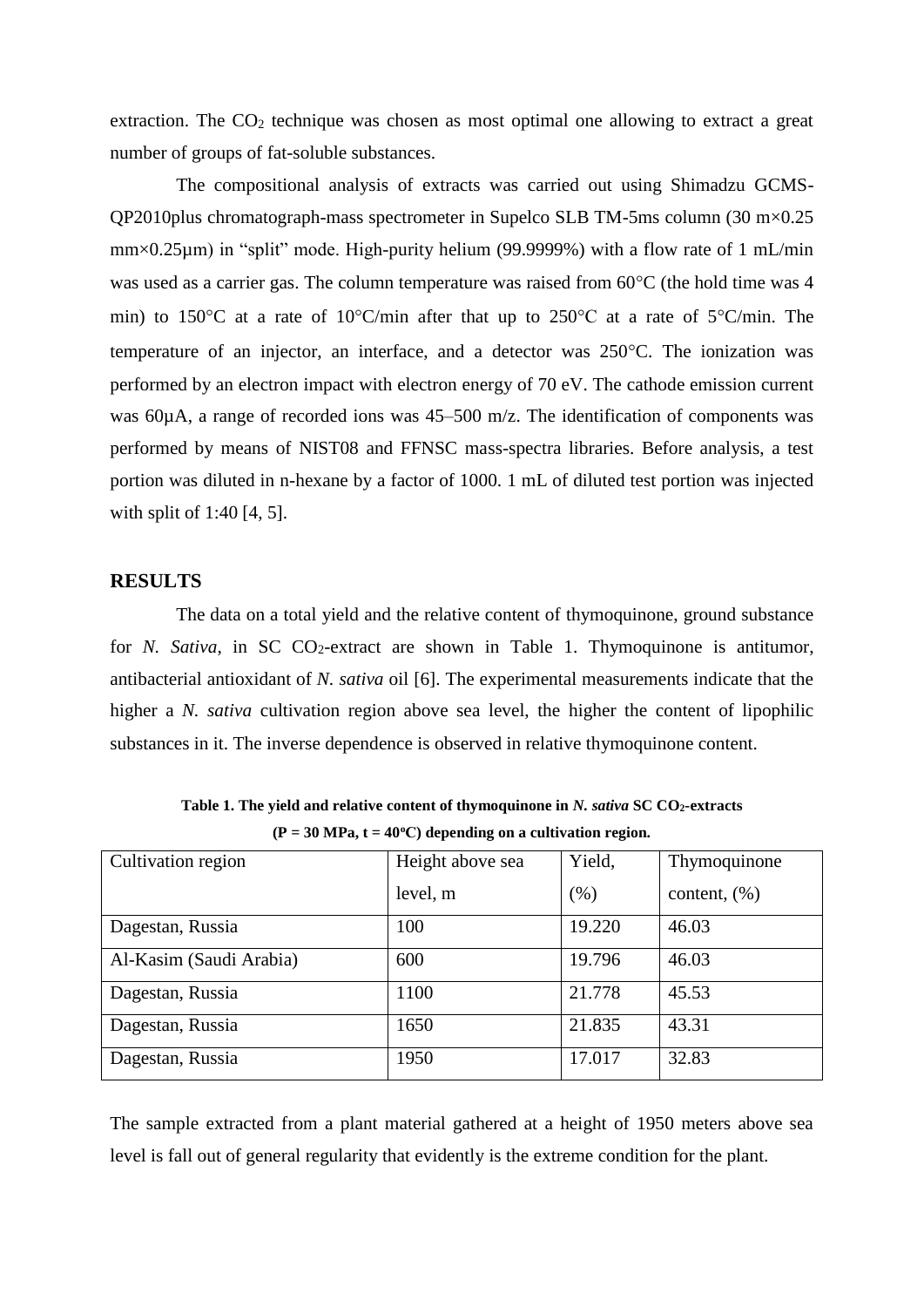Figure 1 depicts the dependence of a relative content of different substance classes in extracts on soil-climatic conditions. As is evident from the figure, the higher the height above sea level is, the lesser a relative content of acids and the higher a content of monoterpenes and sesquiterpenes are.



**Fig.1 Relative content of different classes of compositions in** *N. Sativa* **in the dependence on soilclimatic conditions.**

Probably, in the cold mountain regions, plants synthesize only minimum substances needed to maintain their species.

## **CONCLUSION**

According to obtained data we can conclude that for receiving the predictable extracts it is important to know not only the parameters of extraction of biologically active substances but also the soil and climatic conditions of plant cultivation.

 $CO<sub>2</sub>$  technique allows the extraction of different groups of substances from the plant, which provides obtaining the extracts rich in composition and a successful application in fundamental researches in biology.